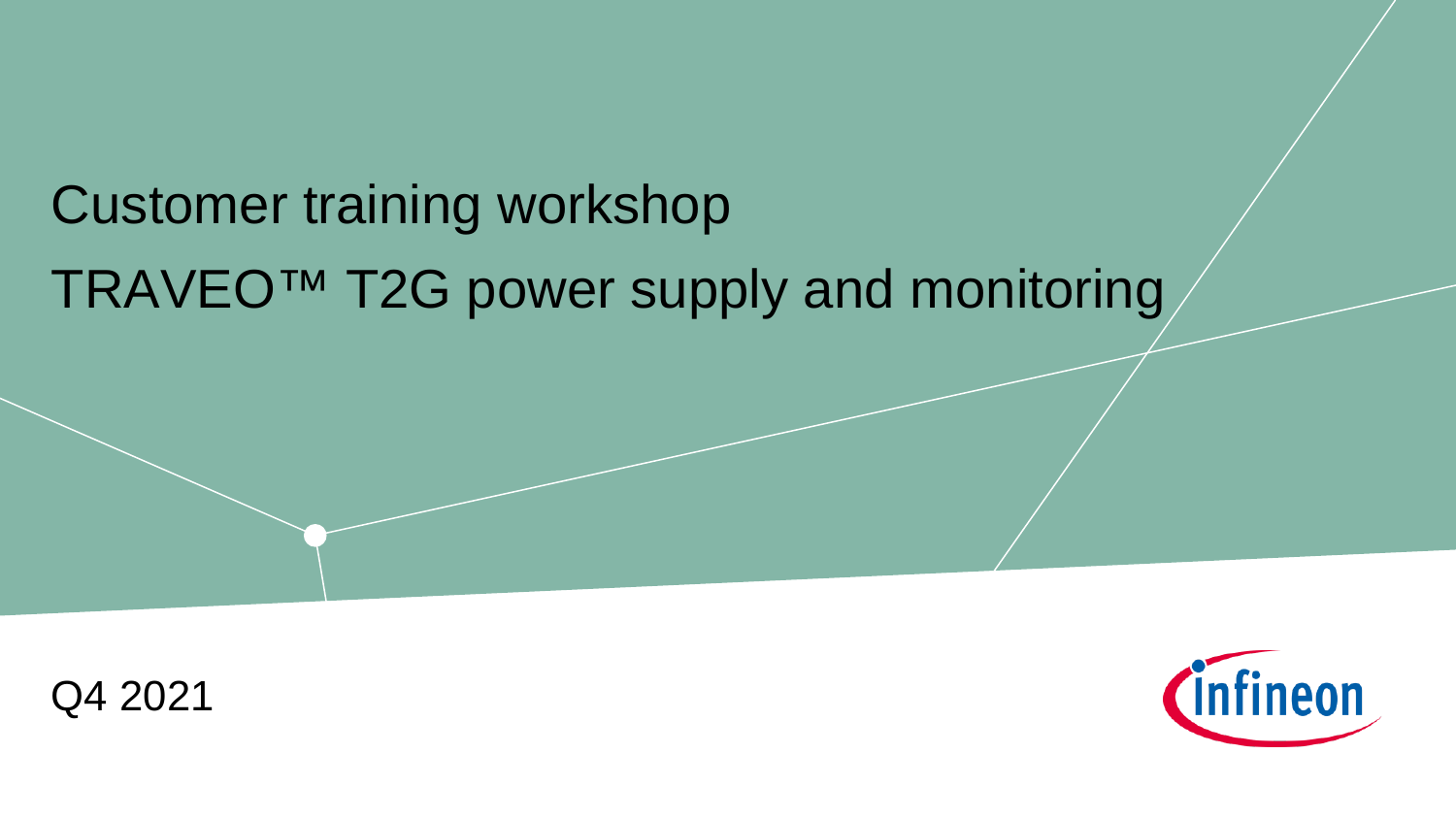

**Training section reference**

**Hint Bar** 

**Power Supply and** 

Monitoring for TRAVEO™ T2G Body High

| Target product list for this training material: |  |  |
|-------------------------------------------------|--|--|
|                                                 |  |  |

| <b>Family Category</b>                                   | <b>Series</b> | <b>Code Flash</b><br><b>Memory Size</b> |
|----------------------------------------------------------|---------------|-----------------------------------------|
| TRAVEO <sup>™</sup> T2G Automotive Body Controller Entry | CYT2B6        | Up to 576 KB                            |
| TRAVEO <sup>™</sup> T2G Automotive Body Controller Entry | CYT2B7        | Up to 1088 KB                           |
| TRAVEO <sup>™</sup> T2G Automotive Body Controller Entry | CYT2B9        | Up to 2112 KB                           |
| TRAVEO <sup>™</sup> T2G Automotive Body Controller Entry | CYT2BL        | Up to 4160 KB                           |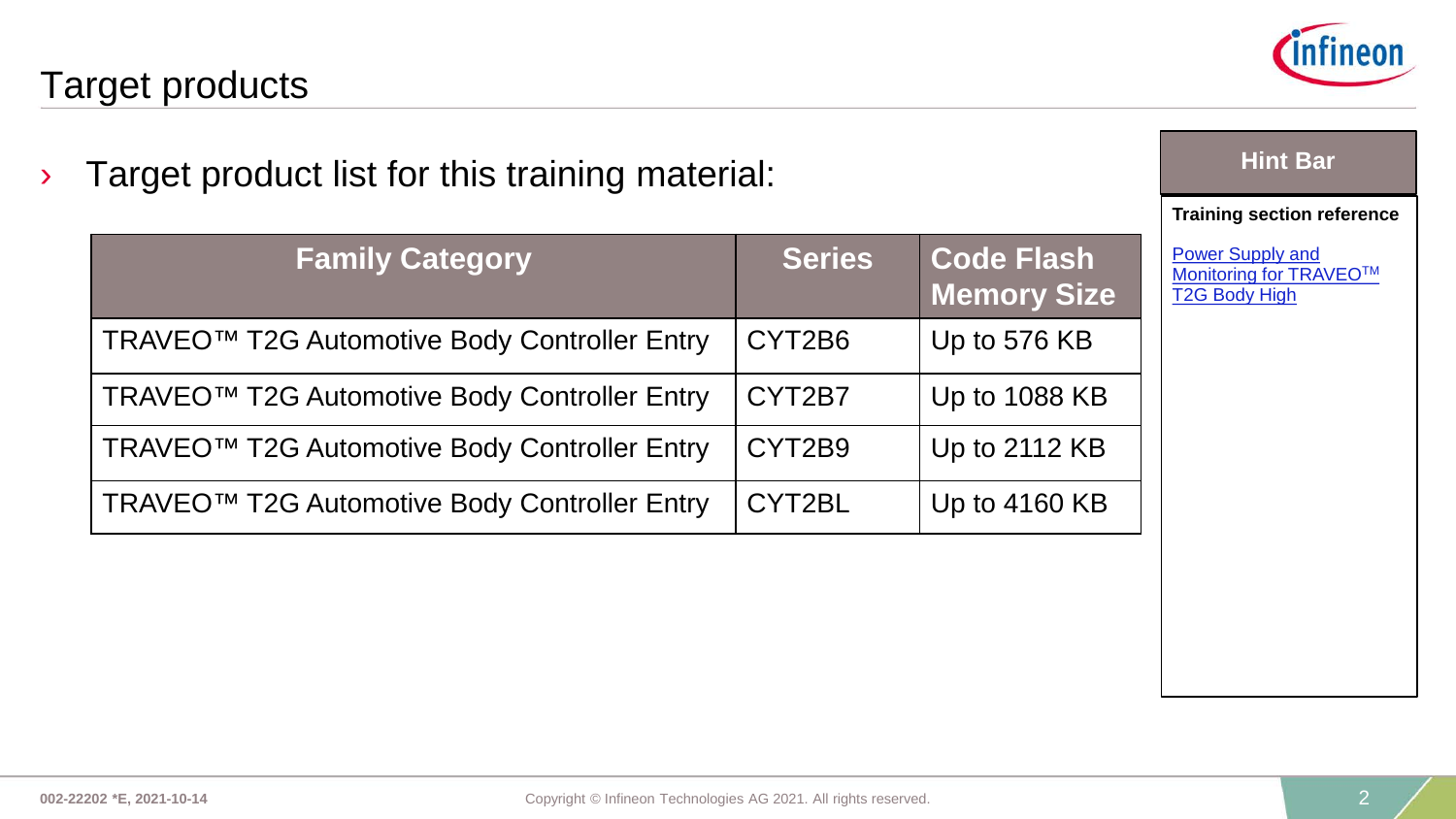

### Introduction to TRAVEO™ T2G Body Controller Entry

Power supply and monitoring functions in System Resources **Hint Bar**  CPU Subsystem CYT2BL **Review TRM chapter 16 for**  MXS40-HT SWJ/MTB/CTI SWJ/ETM/ITM/CTI eCT Flash CRYPTO **additional details**  ASIL-B Arm Cortex SRAM0 SRAM1 MA-DMAO ROM 92 Channel P-DMA1<br>44 Channel<br>P-DMA0 44 Channel 4 Channel AES, SHA, CRC, 4160 KB Code-flash + Arm Cortex M4 256 KB 256 KB TRNG, RSA,  $M<sub>0+</sub>$ 32 KB 128 KB Work-flash 160 MHz ECC **Power-on reset (POR)** 100 MHz 8 KB \$ 8 KB \$ System Resources FPU, NVIC, MPU SRAM Controller SRAM Controller Initiator/MMIO MUL, NVIC, MPU ROM Controller FLASH Controller **Brownout detection (BOD) Power** ſſ JC JC JC ſì Jì ſÈ ſì ſÌ ĵζ ו ר Sleep Control **POR BOD** System Interconnect (Multi Layer AHB, IPC, MPU/SMPU) **LVD OVD Overvoltage detection**  REF **(OVD)** PWRSYS-HT Peripheral Interconnect (MMIO, PPU) LDO **PCLK** DIAB SSOI<br> $\left[\begin{array}{c} \overline{P} \\ \overline{P} \end{array}\right]$ **Low-voltage detection Clock** ] [ Clock Control **(LVD)** Prog. 2xILO WDT IMO ECO Analog 83x TCPWM<br><sup>TIMER, CTR, QD, PWM</sup> TIMER, CTR, QD, PWM FLL CSV EVTGEN<br>Event Generator Event Generator **Low dropout regulator**  8x CANFD<br>CAN-FD Interface SAR ADC **7x SCB**<br>
<sup>12C</sup>, SPI, UART CAN-FD Interface 1xPLL 83x TCPWM 4x CXPI<br>CXPI Interface **1x SCB**<br>I2C, SPI, UART CXPI Interface 8x CANFD 12x LIN<br>LINUART (12-bit) EVTGEN LIN/UART eFUSE<br>1024 bit<br>1024 **(LDO) Reset** SSOI Reset Control XRES Old<sub>D</sub> **Test** x3 TestMode Entry Digital DFT Analog DFT  $\frac{WCO}{256}$   $\left| \begin{array}{c} \end{array} \right|$   $\left| \begin{array}{c} \end{array} \right|$  SARMUX RTC **Power Modes** High-Speed I/O Matrix, Smart I/O, Boundary Scan Active/Sleep 5x Smart I/O wePowerActive/Sleep DeepSleep Up to 148x GPIO\_STD, 4x GPIO\_ENH I/O Subsystem Hibernate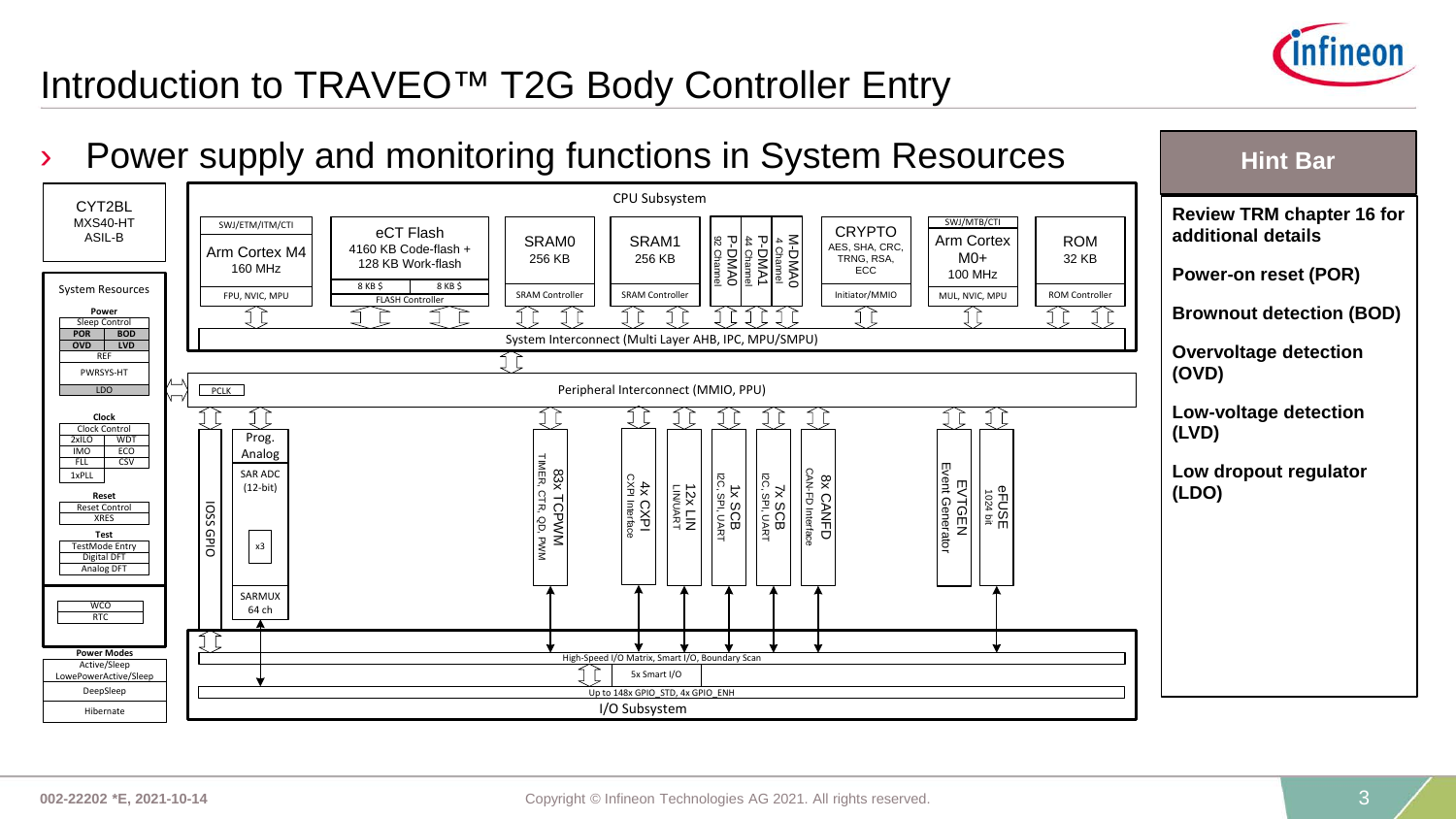

#### Power supply overview

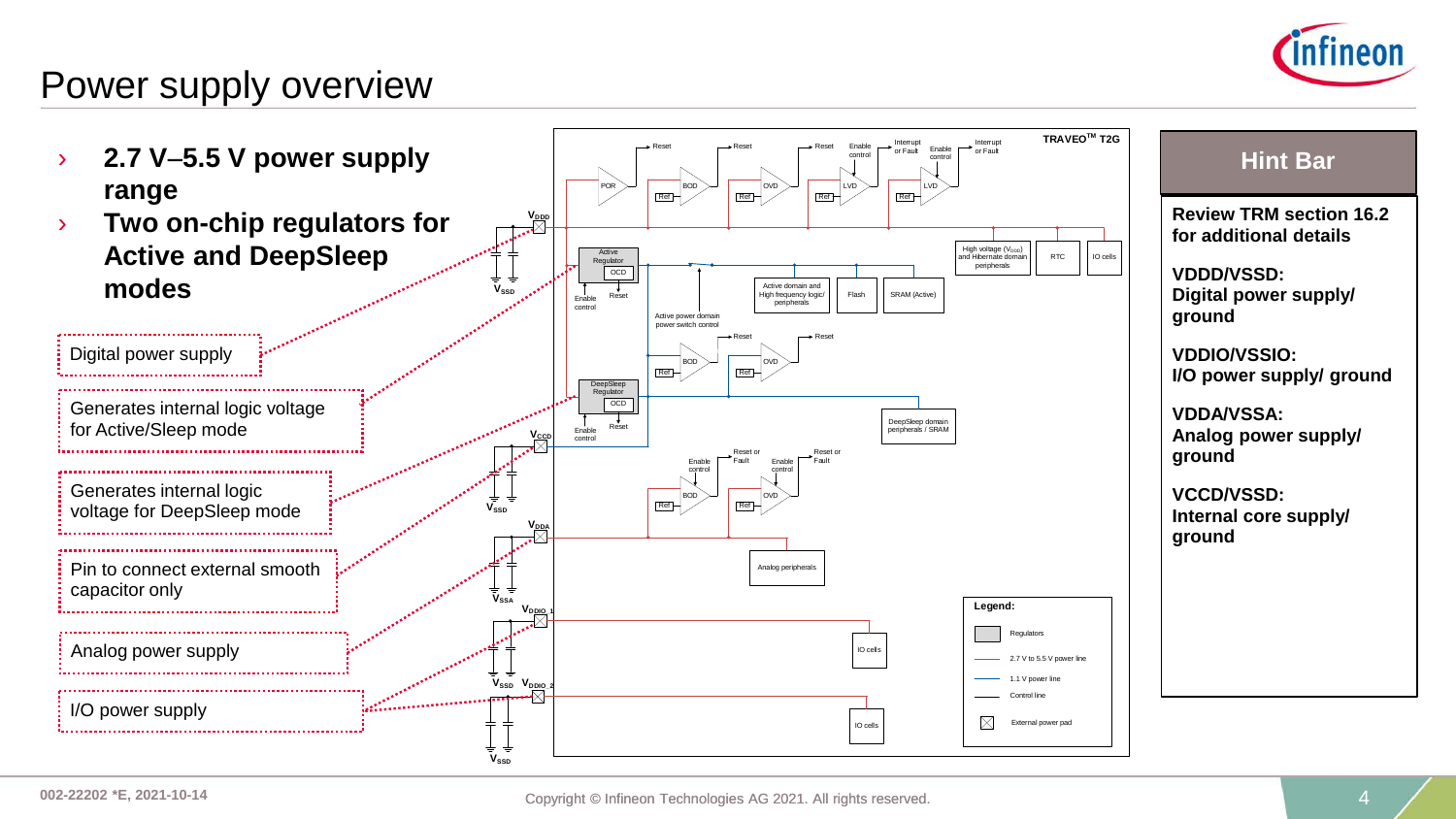

#### Power supply sources

- All power supplies are in the 2.7-V to 5.5-V voltage range **Health Containst Telecom** Hint Bar
- › VDDIO\_11 must be greater than or equal to VDDD (except CYT2BL)
- VDDA and VDDIO 2 must be the same



**Review the datasheet** 

**- Recommended Operating Conditions**

**- 12-bit SAR ADC DC Specifications when using ADC units**

**Review TRM sections 16.2.3 and 16.2.4 for additional details**

<sup>1</sup> V<sub>DDIO</sub><sup>1</sup> is replaced with V<sub>DDD</sub> in the LQFP-64 package.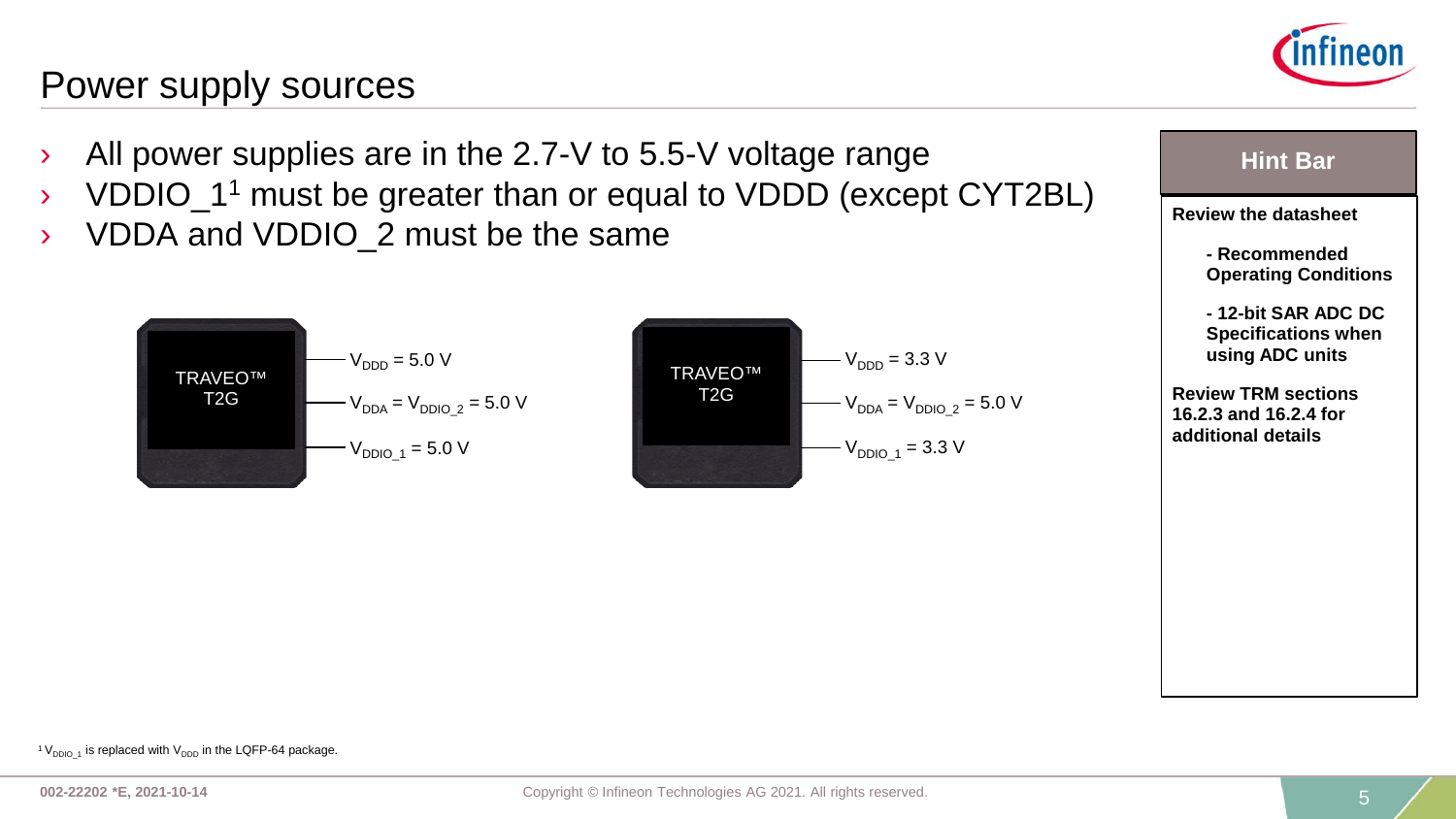

# Voltage monitoring overview

monitoring and supply failure protection features



**Review datasheet and TRM section 16.3 for additional details**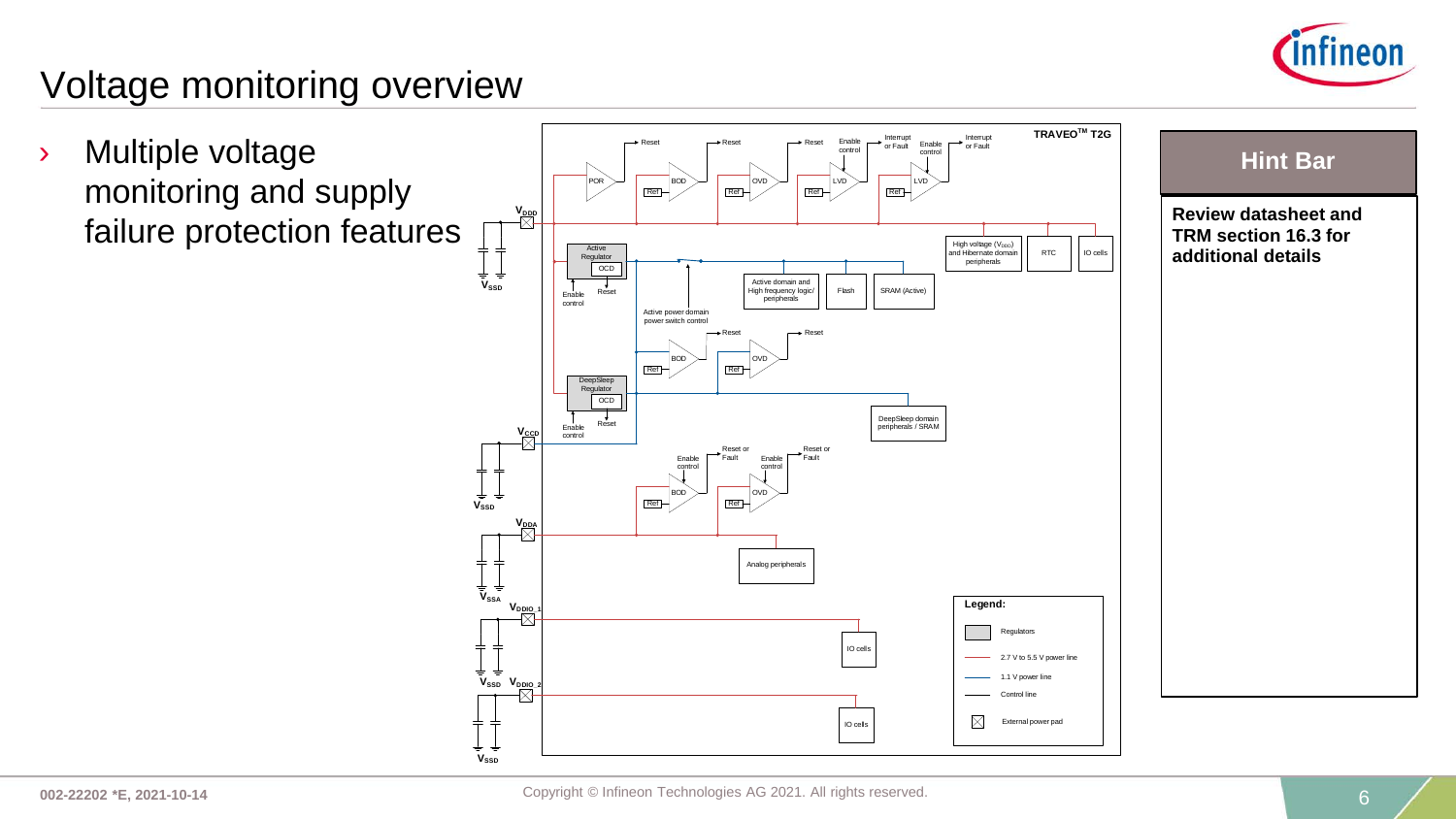

### Voltage monitoring overview



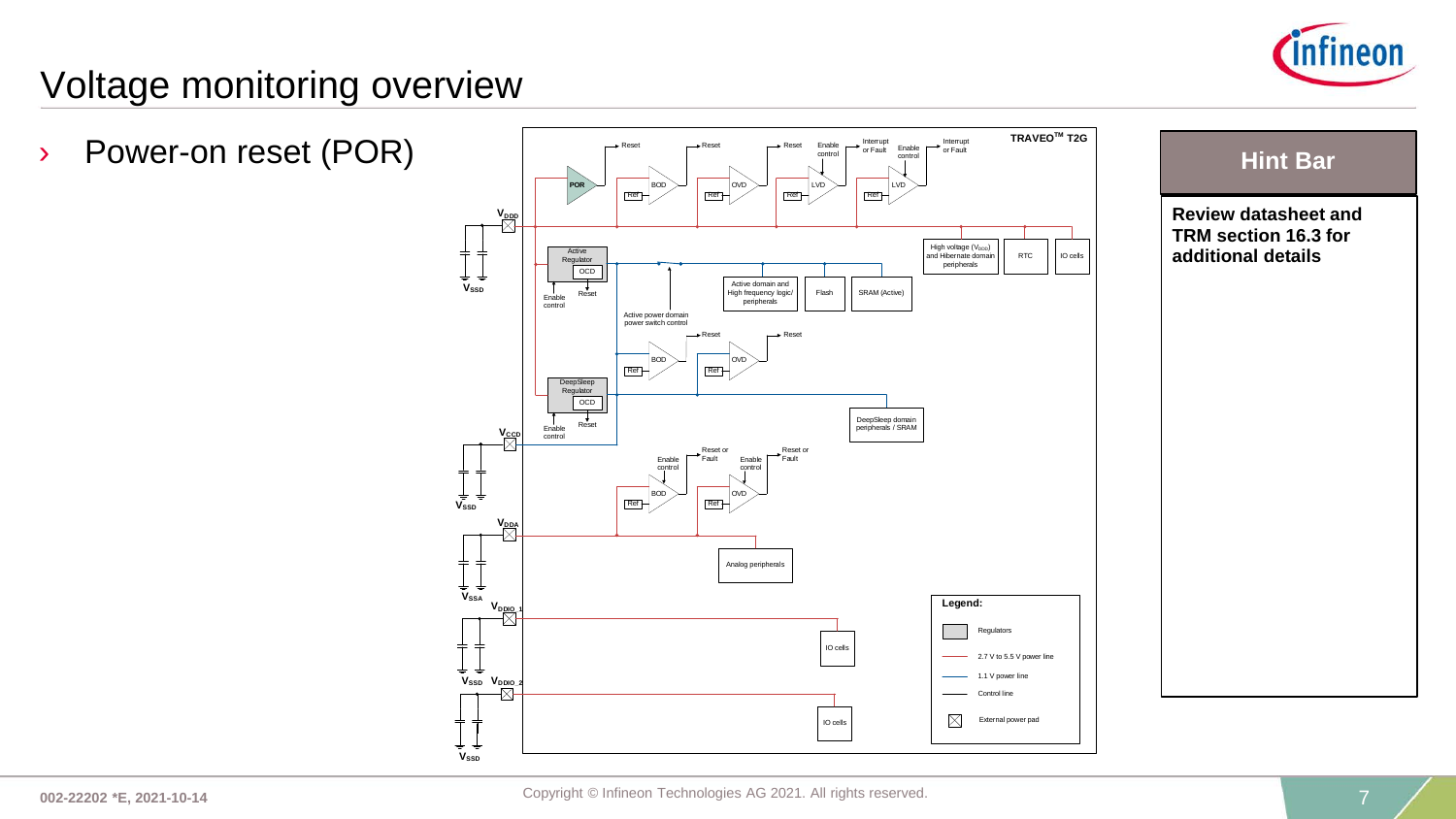#### Power-on reset

- › Initializes the device at power-up
- › Always on
	- POR on VDDD
		- Provides a reset pulse during the initial power ramp





**additional details**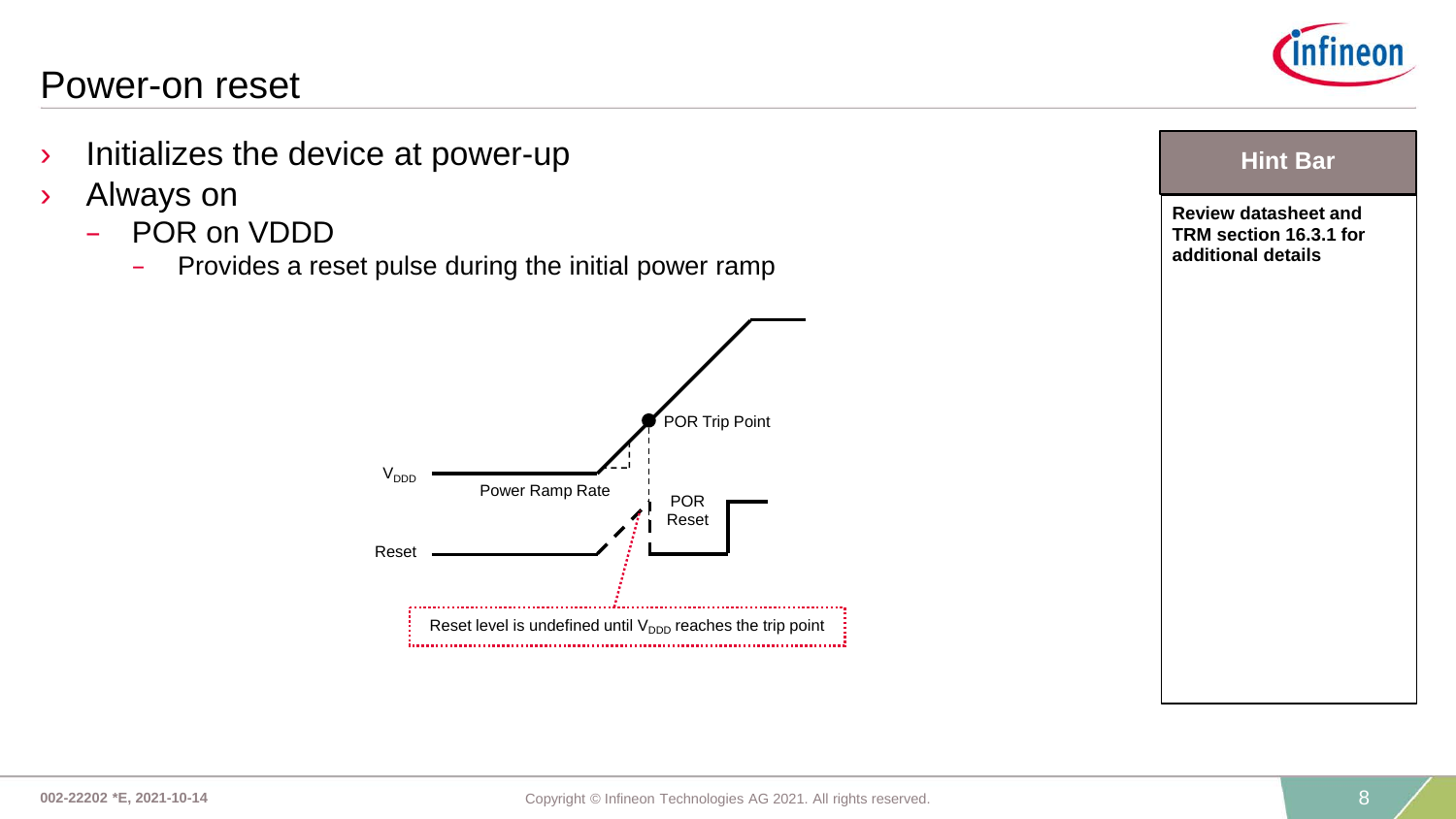

### Brown-out detection (BOD)

› The TRAVEO™ T2G Body Entry family has three units of BOD



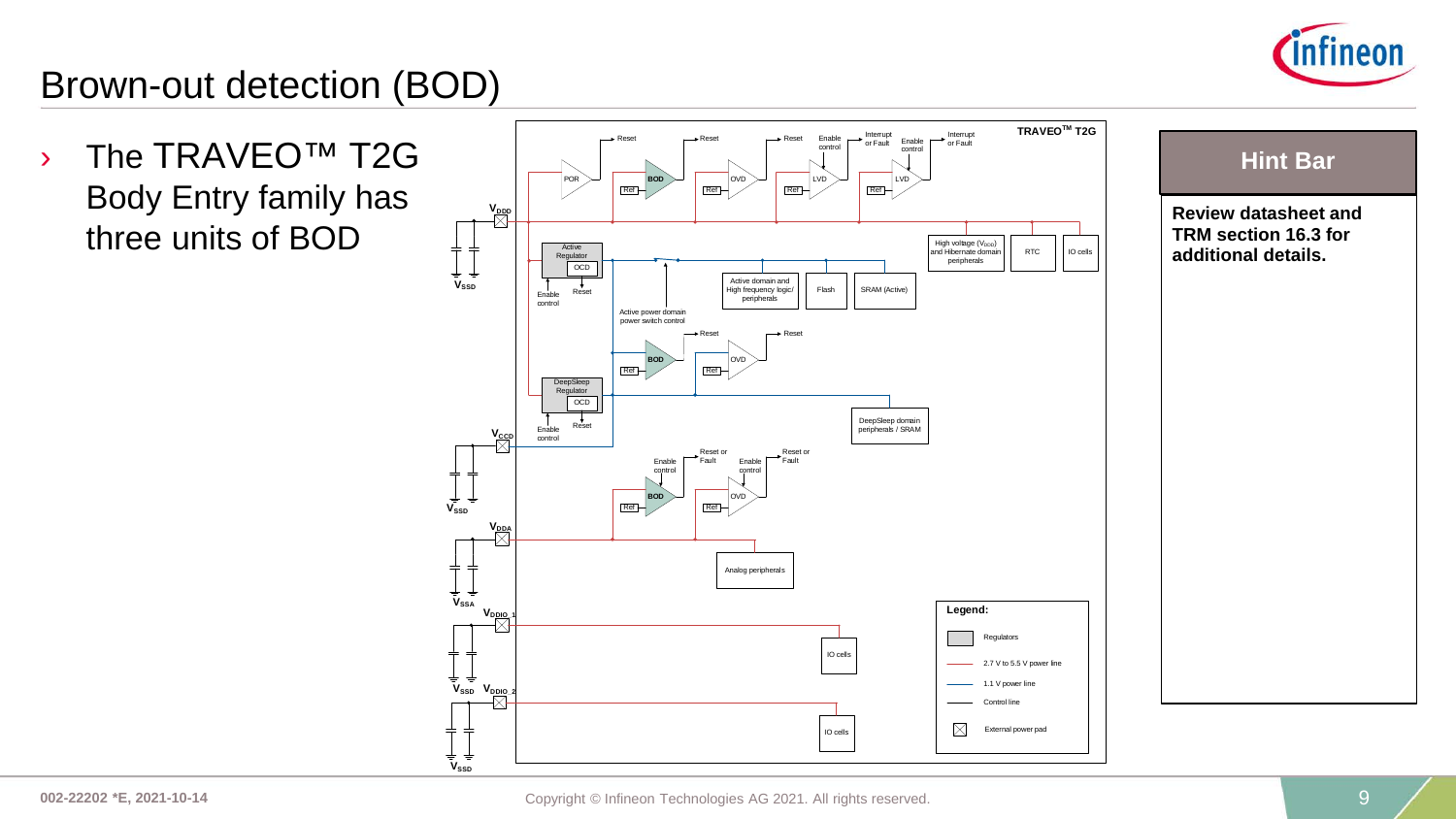

#### Brown-out detection (BOD) features

Detects supply conditions below a threshold and applies a reset to the Always on except in Hibernate and XRES modes – Generates a reset if a voltage excursion dips below the falling trip point Supports two trip points:  $< 2.7$  V<sup>1</sup> (default) or  $< 3.0$  V – Generates a reset, a fault, or no action2 (default) if a voltage excursion dips below the falling trip point Supports two trip points:  $< 2.7$  V<sup>1</sup> (default) or  $< 3.0$  V – Generates a reset if a voltage excursion dips below the falling trip point **Review datasheet and TRM section 16.3.2 for additional details Hint Bar**   $V_{DDD}/V_{DDA}/V_{CCD}$ Falling Trip Point Rising Trip Point Reset Power Ramp Rate

<sup>1</sup> If V<sub>DDD</sub>/V<sub>DDA</sub> falls below 2.7 V (minimum V<sub>DDD</sub>/V<sub>DDA</sub>), the device will operate out of specification. To prevent this, use the 3.0-V trip point.

device

– BOD on VDDD

– BOD on VDDA

– BOD on VCCD

<sup>&</sup>lt;sup>2</sup> Even if  $V_{DDA}$  is low, the MCU can boot because it does not generate a reset as default.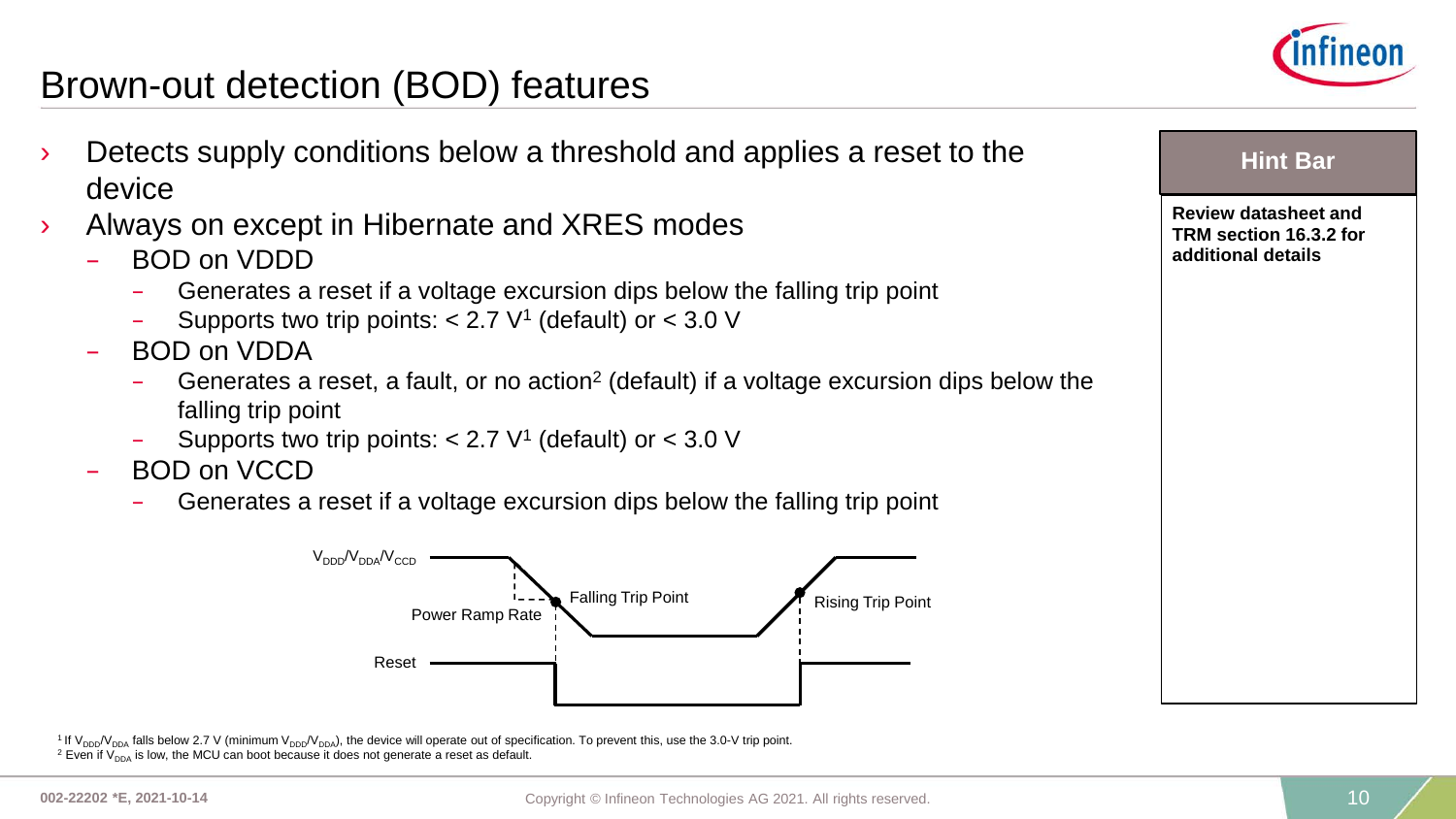

## Low-voltage detection (LVD)

› The TRAVEO™ T2G Body Entry family has two units of LVD



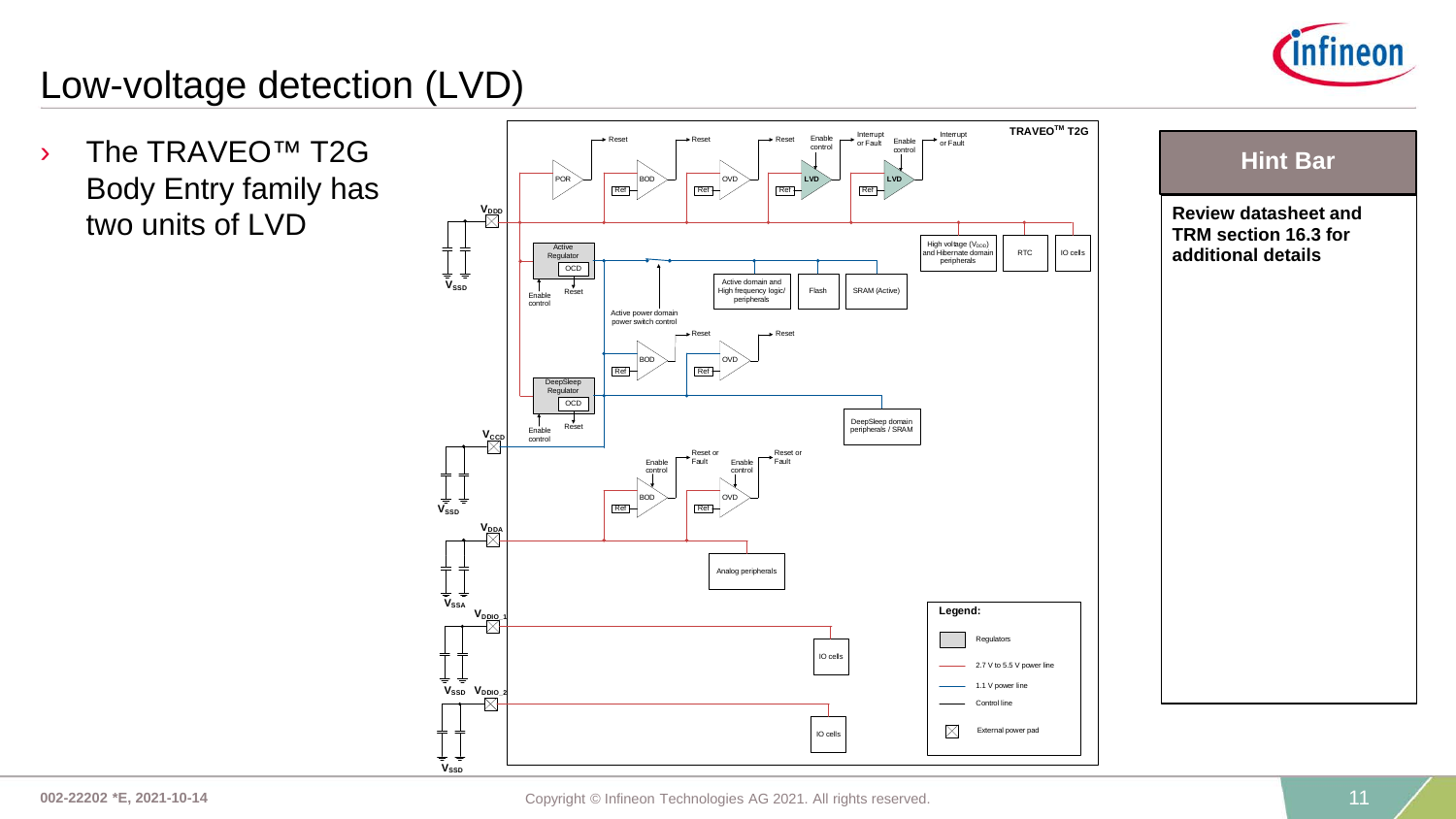

#### Low-voltage detection (LVD) features

- Detects the warning voltage level to take preventive measures in the system
- Can be enabled or disabled (default) by software, except in Hibernate and XRES modes
	- LVD on VDDD
		- Generates an interrupt or a fault if a voltage level meets the trip point
		- An interrupt or a fault and trip point are configurable by software
		- Supports up to 26 trip points to monitor between 2.8 V and 5.3 V (0.1-V step)
		- Detection can be configured as falling (low voltage), rising (high voltage), or both
	- Use case for two LVD units
		- LVD1: Uses the falling trip point (3.5 V) to detect the low-voltage warning
		- LVD2: Uses the rising trip (5.3 V) to detect the overvoltage warning



#### **Hint Bar**

**Review datasheet and TRM section 16.3.4 for additional details**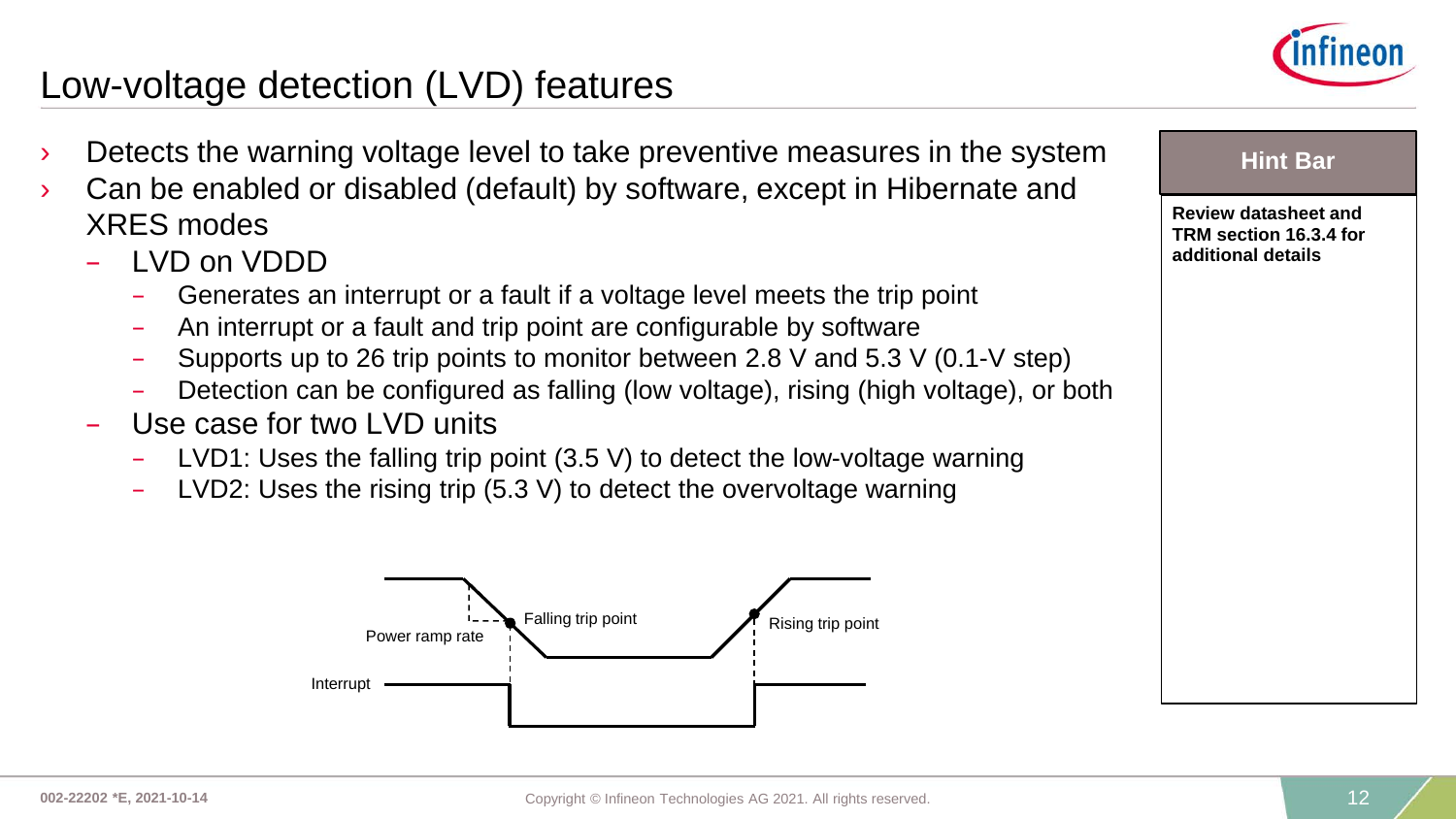

#### POR, BOD, and LVD use cases (1/2)

- Purpose: Determine if RAM contents have been retained by using voltage monitoring
- MCU operating conditions
	- LVD trip point can be in MCU operation range  $=$  RAM retention
		- LVD falling trip point (3.5 V): Warning LVD for safe system operation
		- LVD rising trip point (4.0 V): User program restart trigger
	- BOD reset  $( $3.0 \text{ V}$ )$  is an asynchronous reset = No RAM retention
- Case: When RAM contents are retained, there is no BOD reset generation

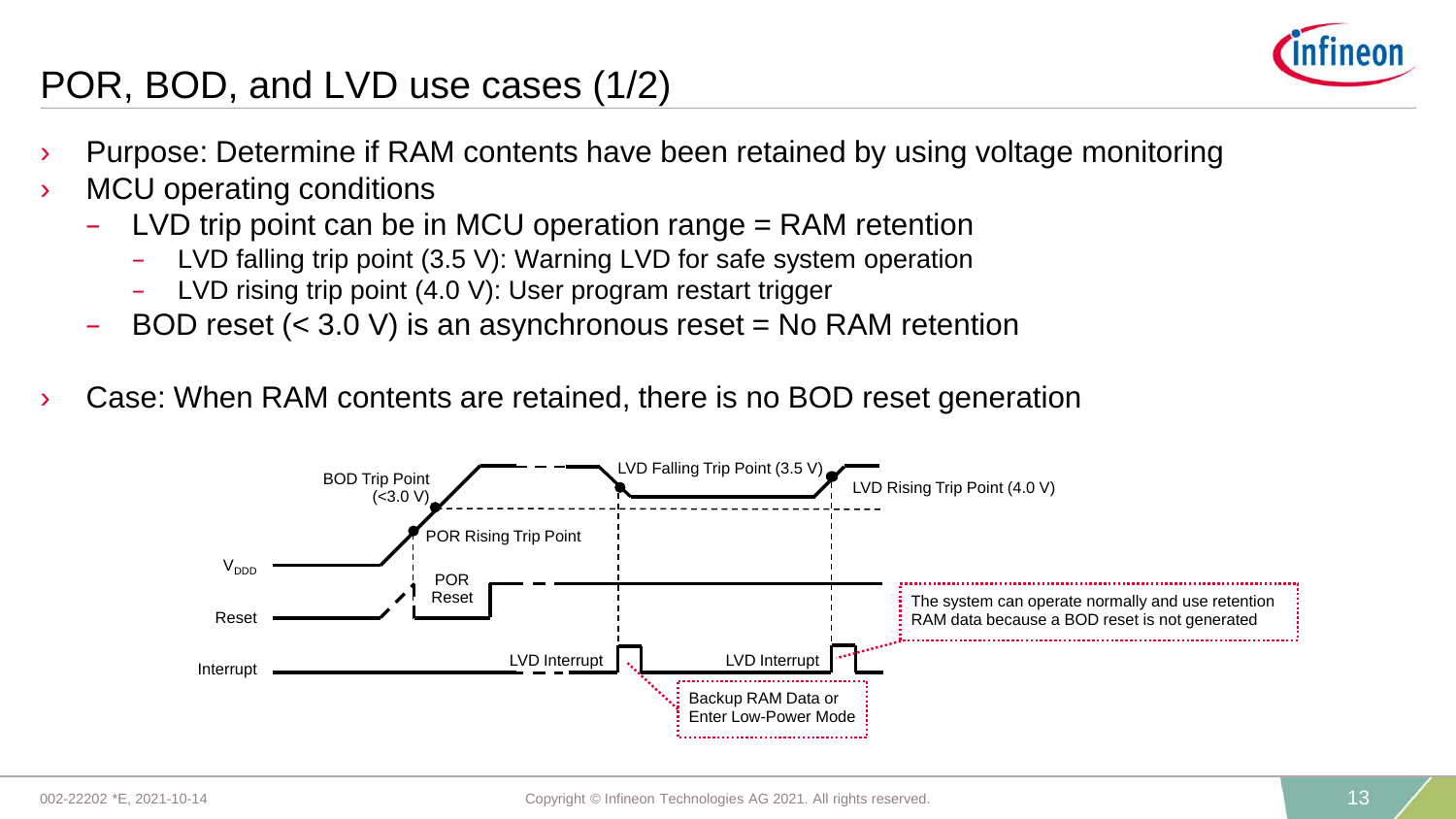

### POR, BOD, and LVD use cases (2/2)

- Purpose: Judge if RAM contents have been retained by using voltage monitoring
- Setting and conditions:
	- MCU operating conditions:
		- LVD trip point can be in MCU operation range = RAM retention
			- LVD falling trip point (3.5 V): Warning LVD for safety system operation
			- LVD rising trip point (4.0 V): User program restart trigger
	- BOD reset  $( $3.0 \text{ V}$ )$  is an asynchronous reset = No RAM retention
- Case: For RAM, contents have not been retained (BOD reset generation)

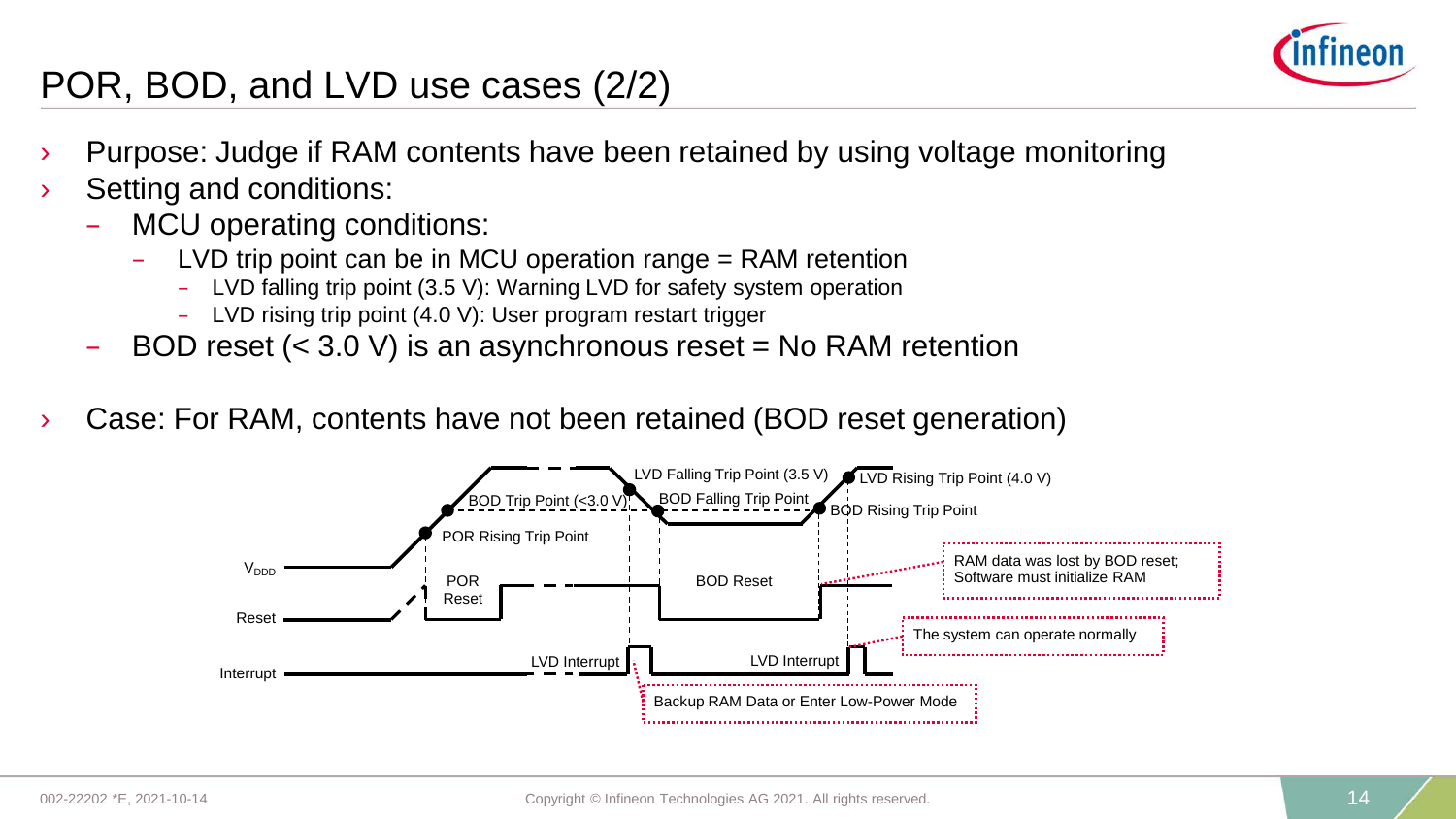

#### POR, BOD, and LVD advantages

 $\rightarrow$  Reduced BOM costs for low-cost applications using internal POR, BOD, and LVD<sup>1</sup>



1 Review TRM and datasheet to confirm if the POR, BOD, and LVD specifications meet the safety requirements of the system.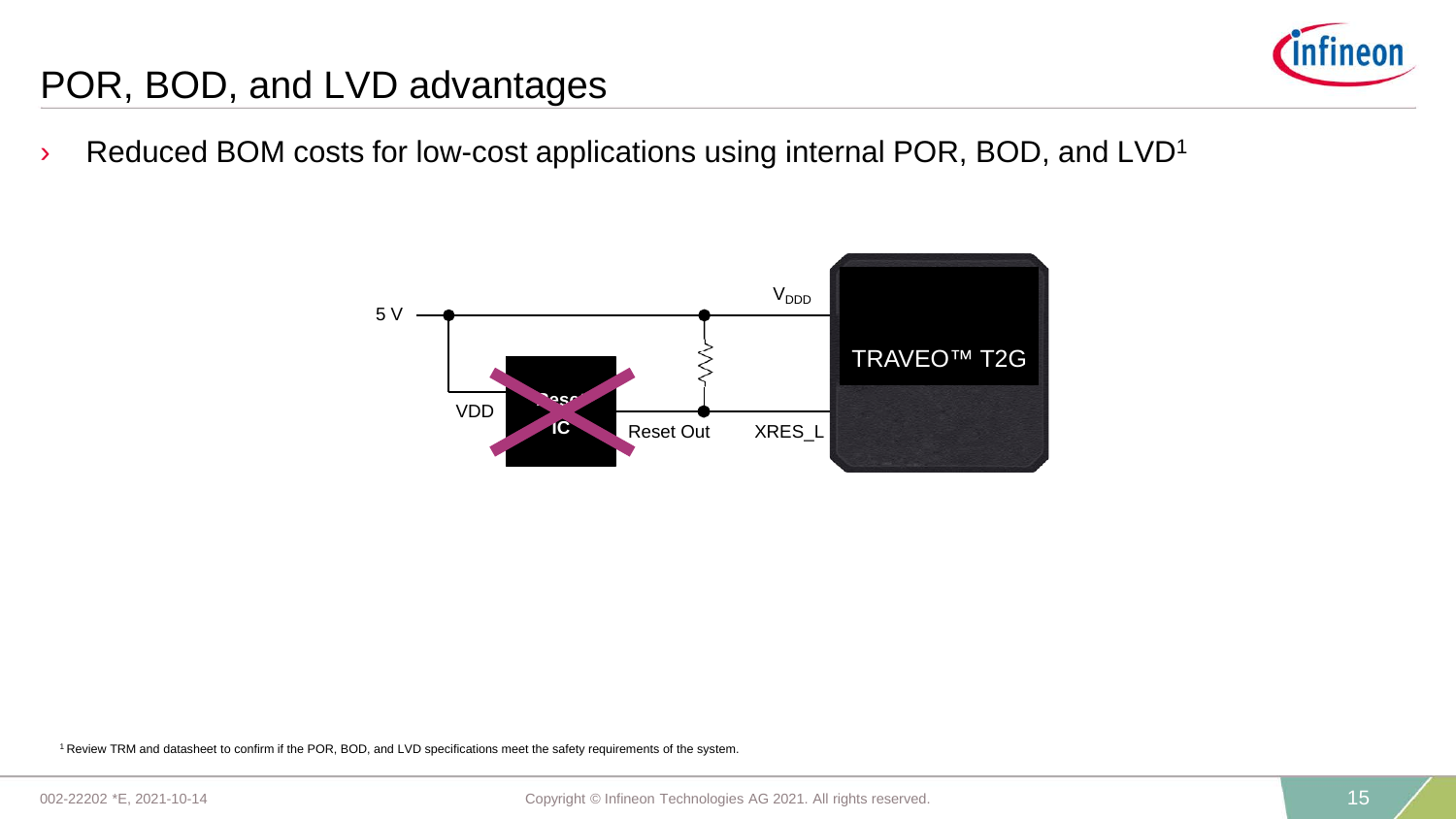

# Overvoltage detection (OVD)

› The TRAVEO™ T2G Body Entry family has



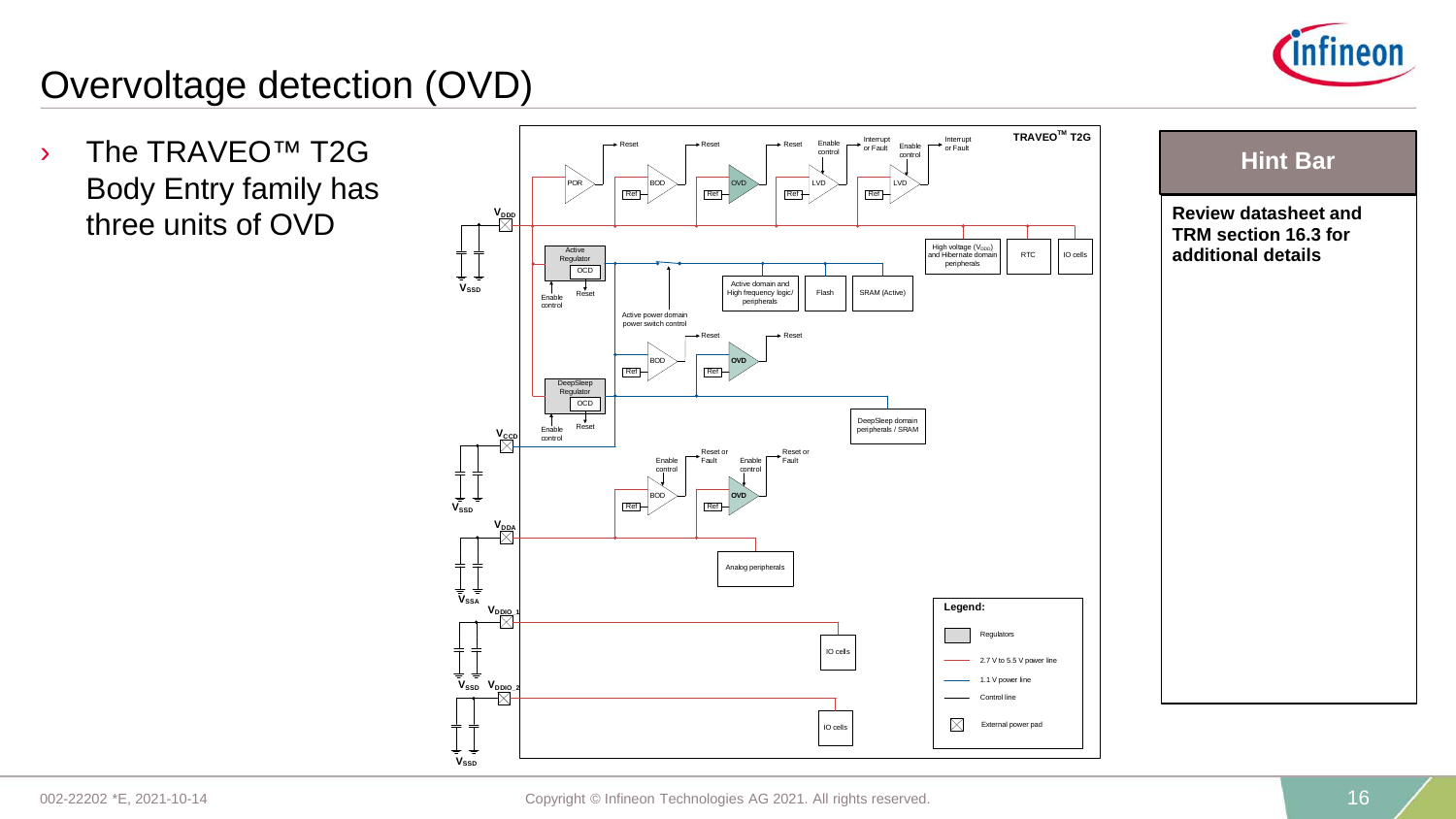

#### Overvoltage detection (OVD) features

- Detects supply conditions above a threshold and applies a reset to the device
- Always ON except in Hibernate and XRES modes
	- OVD on VDDD
		- Generates a reset if a voltage excursion dips above the rising trip point
		- Supports two trip points:  $> 5.5$  V (default) or  $> 5.0$  V
	- OVD on VDDA
		- Generates a reset, a fault or no action (default) if a voltage excursion dips above the rising trip point
		- Supports two trip points: > 5.5 V (default) or > 5.0 V
	- OVD on VCCD
		- Generates a reset if a voltage excursion dips above the rising trip point



| 40) r |  |
|-------|--|
|-------|--|

**Review datasheet and TRM section 16.3.3 for additional details**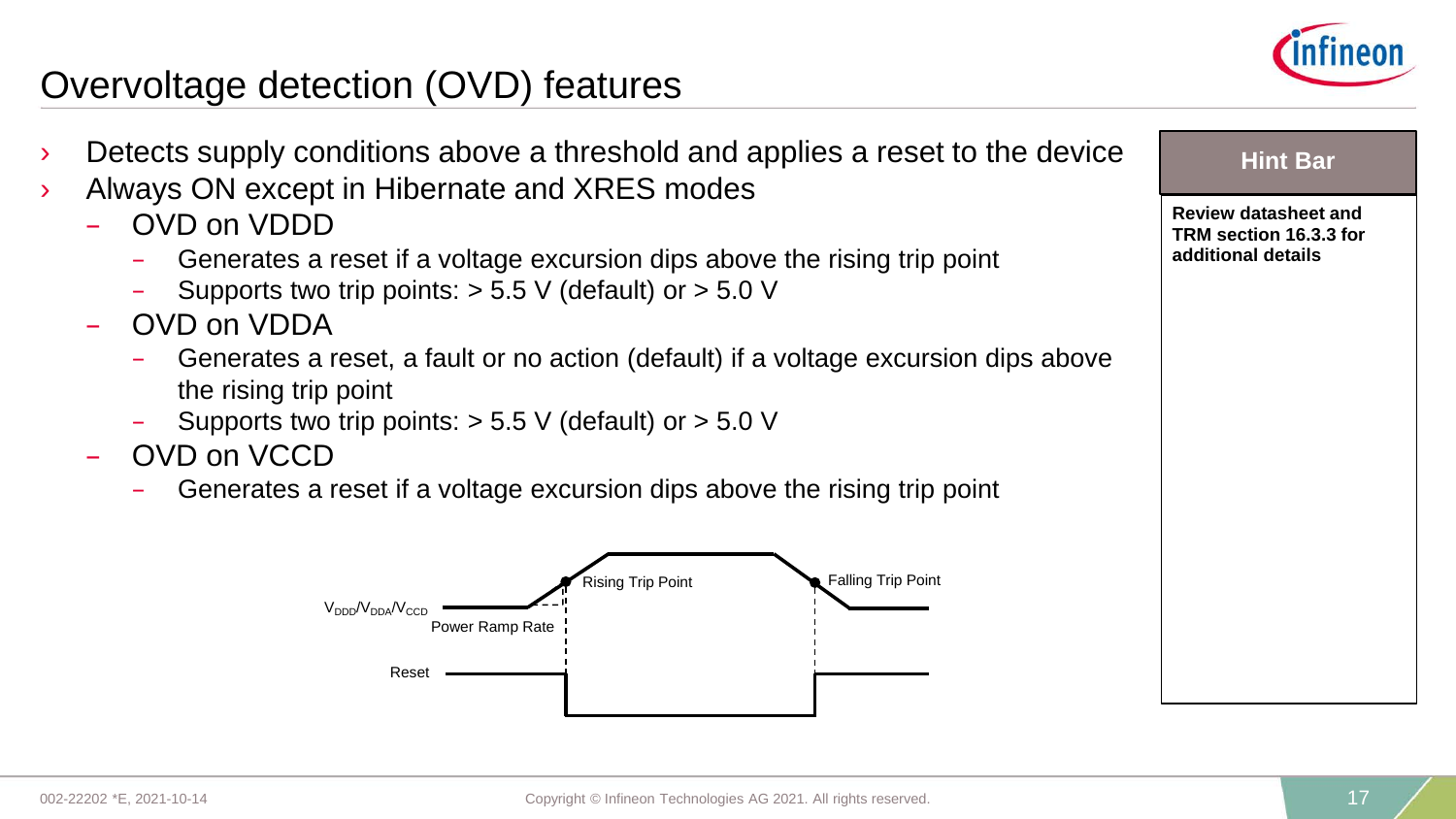

## Overcurrent detection (OCD)

› The TRAVEO™ T2G Body Entry family has one OCD for each regulator



#### **Hint Bar**

**Review datasheet and TRM section 16.3 for additional details**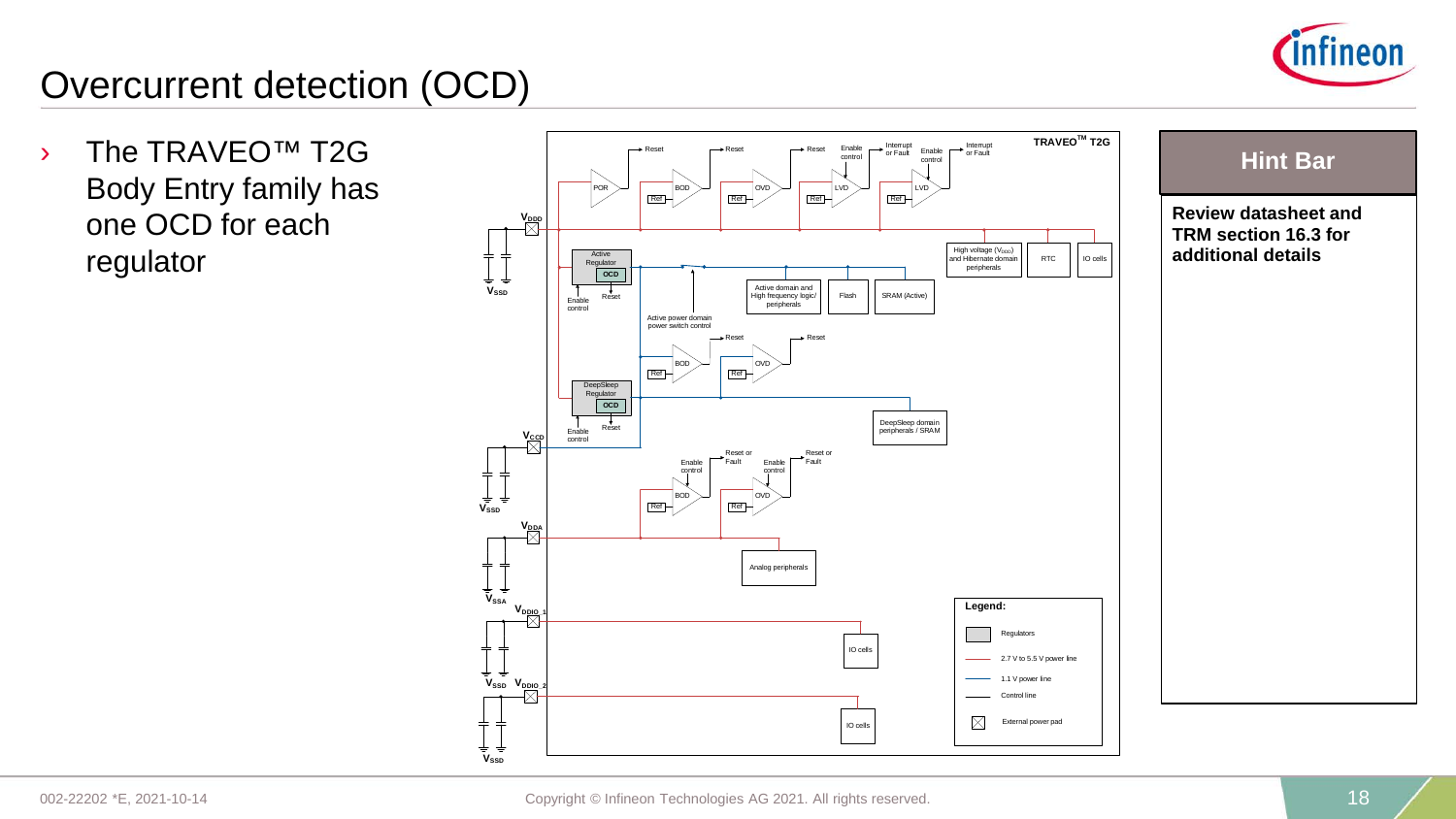

#### Overcurrent detection (OCD) features

- $\angle$  Detects the device if the current is over the regulator limit
- › Always ON except in Hibernate and XRES modes
	- OCD on VCCD
		- Generates a reset by detecting if the load current of a regulator is higher than expected

| ٠<br>EIIA |  |
|-----------|--|
|-----------|--|

**Review datasheet and TRM section 16.3.5 for additional details**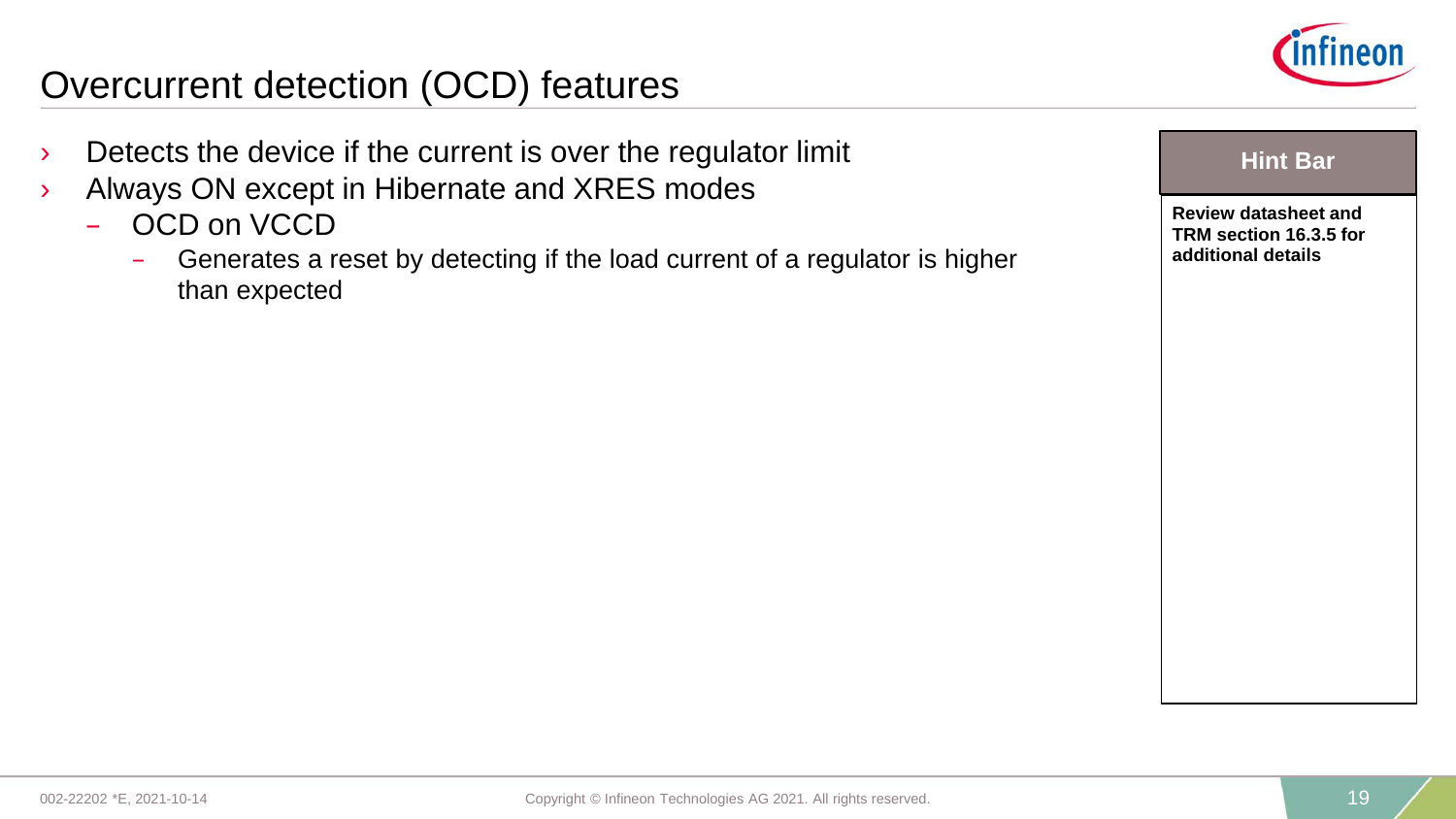

### Summary of voltage monitoring

| Monitored<br><b>Supply</b> | <b>Monitor</b> | <b>Trip Point</b> | <b>Output</b>                  | <b>Available Power Mode</b> |
|----------------------------|----------------|-------------------|--------------------------------|-----------------------------|
| V <sub>DDD</sub>           | <b>POR</b>     | 1 (Fixed)         | <b>Reset</b>                   | All power modes             |
|                            | <b>BOD</b>     | 2 (Programmable)  | Reset                          | All power modes except      |
|                            | <b>OVD</b>     | 2 (Programmable)  | <b>Reset</b>                   | Hibernate and XRES modes    |
|                            | LVD            | 26 (Programmable) | Interrupt, Fault, or No action |                             |
| V <sub>DDA</sub>           | <b>BOD</b>     | 2 (Programmable)  | Reset, Fault, or No action     |                             |
|                            | <b>OVD</b>     | 2 (Programmable)  | Reset, Fault, or No action     |                             |
| $V_{CCD}$                  | <b>BOD</b>     | 1 (Fixed)         | <b>Reset</b>                   |                             |
|                            | <b>OVD</b>     | 1 (Fixed)         | <b>Reset</b>                   |                             |
|                            | <b>OCD</b>     | 1 (Fixed)         | <b>Reset</b>                   |                             |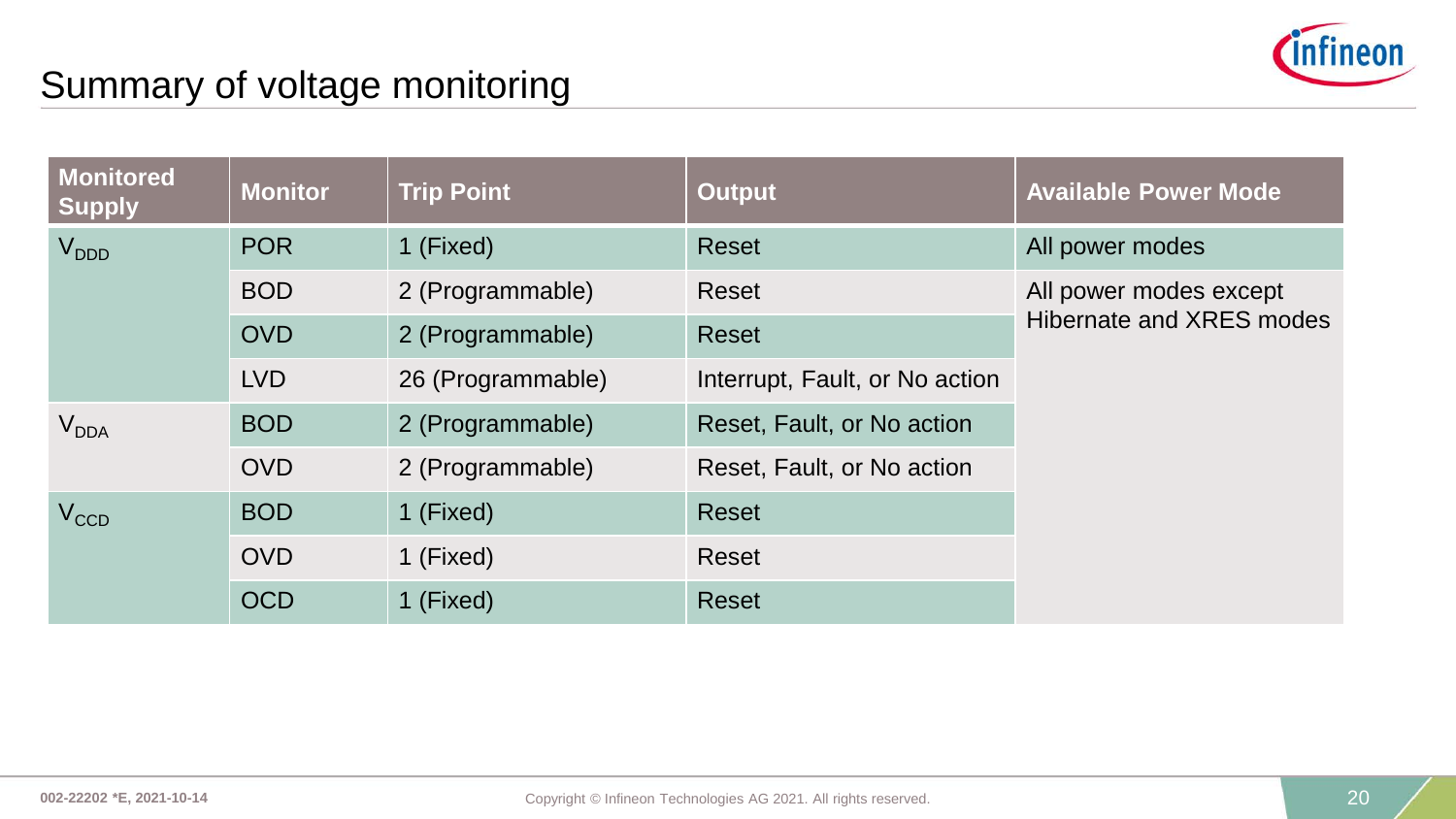

### Voltage monitoring by ADC

- All power supplies use ADC
- › HSIOM\_MONITOR\_CTL register provides a monitor switch between power/ground pad and Amuxbus A/B
- $\rightarrow$  The midpoint of the signal (Amuxbus A/B) is connected to SARMUX (internal signals) and can be selected for ADC by a channel
- › Use Case:



#### **Hint Bar**

**Review datasheet and Review TRM sections 16.3.6 and 31.10 for additional details**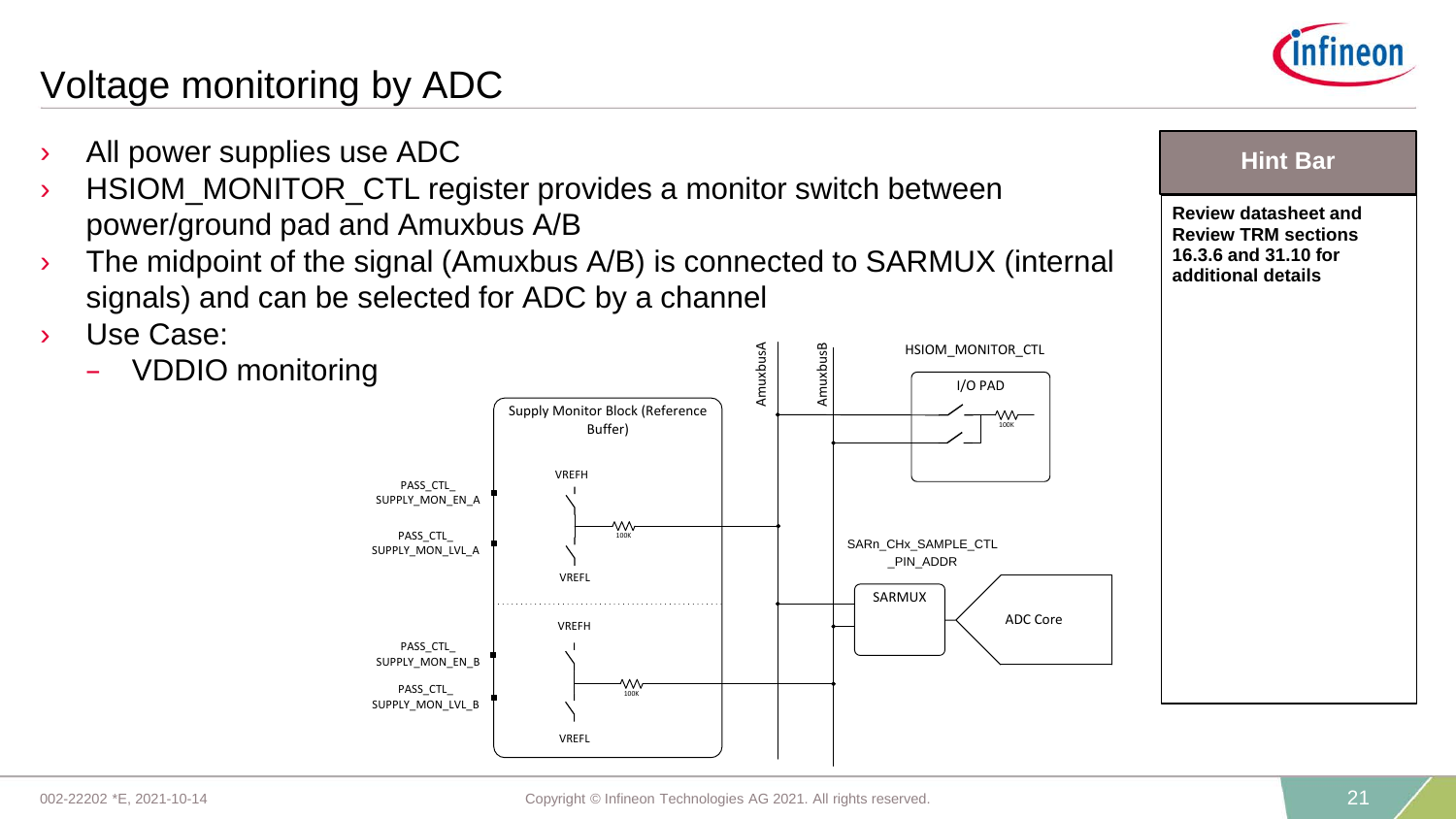

## Power supply monitoring by ADC

#### › Relationship between HSIOM\_MONITOR\_CTL\_0 Register and Power/Ground pins

| <b>HSIOM_MONITOR</b> | <b>AMUXBUS</b><br><b>Power/Ground</b> |                | <b>CYT2B Package Pin Numbers</b> |                          |                          |                          |                          |
|----------------------|---------------------------------------|----------------|----------------------------------|--------------------------|--------------------------|--------------------------|--------------------------|
| $\_CTL\_0$           | <b>Pins</b>                           |                | <b>LQFP-176</b>                  | <b>LQFP-144</b>          | <b>LQFP-100</b>          | <b>LQFP-80</b>           | <b>LQFP-64</b>           |
| Bit 0                | V <sub>DDD</sub>                      | $\overline{A}$ | 176                              | 144                      | 100                      | 80                       | $\overline{\phantom{a}}$ |
| Bit 1                | $\mathsf{V}_{\texttt{SSD}}$           | $\sf B$        | $\mathbf{1}$                     | $\mathbf{1}$             | $\mathbf 1$              | $\mathbf{1}$             |                          |
| Bit 2                | V <sub>DDD</sub>                      | $\overline{A}$ | 22                               | 18                       | 12                       | $\overline{\phantom{a}}$ | $\overline{\phantom{a}}$ |
| Bit 3                | $V_{\text{SSD}}$                      | $\sf B$        | 23                               | 19                       | 13                       | $\blacksquare$           | $\blacksquare$           |
| Bit 4                | <b>V</b> <sub>DDD</sub>               | $\mathsf{A}$   | 43                               | 35                       | 24                       | $\overline{\phantom{a}}$ | $\overline{\phantom{a}}$ |
| Bit 5                | $V_{DDIO_1}^1$                        | $\overline{A}$ | 44                               | 36                       | 25                       | 20                       | 16                       |
| Bit 6                | $V_{\tt SSD}$                         | $\sf B$        | 45                               | 37                       | 26                       | 21                       | 17                       |
| Bit 7                | $\mathsf{V}_{\textsf{SSD}}$           | $\sf B$        | 46                               | 38                       | 27                       | 21                       | 17                       |
| Bit 8                | V <sub>refl</sub>                     | $\sf B$        | 76                               | 62                       | 41                       | 32                       | 26                       |
| Bit 9                | $\rm V_{SSA}$                         | $\sf B$        | 77                               | 63                       | 42                       | 33                       | 27                       |
| <b>Bit 10</b>        | <b>V<sub>DDA</sub></b>                | $\overline{A}$ | 78                               | 64                       | 43                       | 34                       | 28                       |
| <b>Bit 11</b>        | $V_{REFH}$                            | $\overline{A}$ | 79                               | 65                       | 44                       | 35                       | 29                       |
| <b>Bit 12</b>        | $V_{DDIO_2}$                          | $\overline{A}$ | 88                               | 72                       | 50                       | 40                       | 32                       |
| <b>Bit 13</b>        | $V_{\text{SSD}}$                      | $\sf B$        | 89                               | 73                       | 51                       | 41                       | 33                       |
| <b>Bit 14</b>        | V <sub>DDD</sub>                      | $\overline{A}$ | 110                              | $\overline{\phantom{0}}$ | $\overline{\phantom{a}}$ | $\overline{\phantom{a}}$ | $\blacksquare$           |
| <b>Bit 15</b>        | $V_{\text{SSD}}$                      | $\sf B$        | 111                              | $\blacksquare$           | $\Box$                   | $\blacksquare$           | $\blacksquare$           |
| <b>Bit 16</b>        | V <sub>DDD</sub>                      | $\mathsf{A}$   | 132                              | 108                      | 75                       | 60                       | 48                       |
| <b>Bit 17</b>        | $V_{\text{SSD}}$                      | $\sf B$        | 133                              | 109                      | 76                       | 61                       | 49                       |
| <b>Bit 18</b>        | V <sub>DDD</sub>                      | $\mathsf{A}$   | 153                              | 124                      | 86                       | 69                       | 55                       |
| <b>Bit 19</b>        | $V_{\text{SSD}}$                      | $\sf B$        | 154                              | 125                      | 87                       | 70                       | 56                       |
| <b>Bit 20</b>        | $V_{\text{SSD}}$                      | $\sf B$        | 155                              | 126                      | 88                       | 71                       | 57                       |

**Review datasheet and Review TRM sections 16.3.6 and 31.10 for additional details**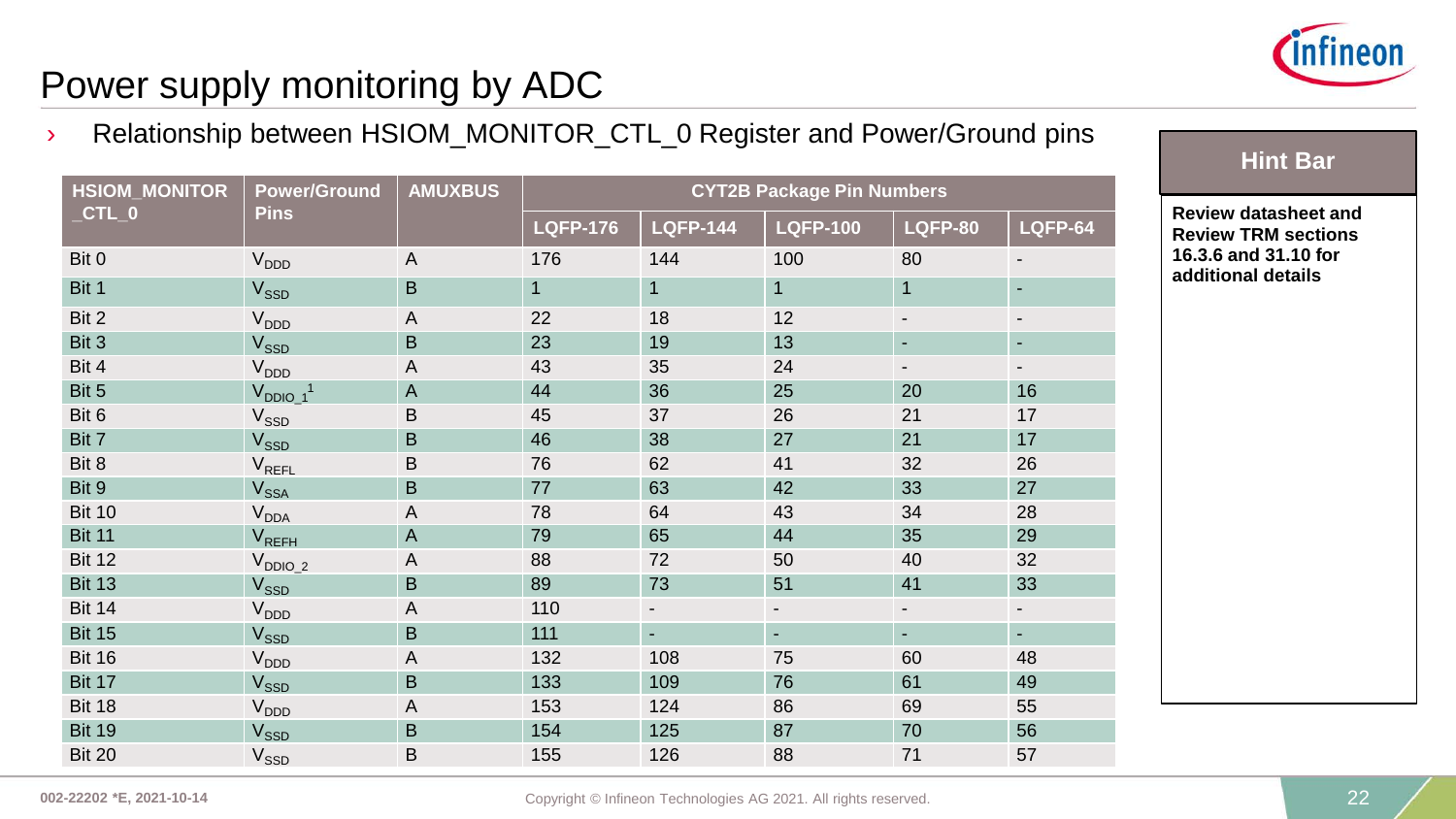

# Appendix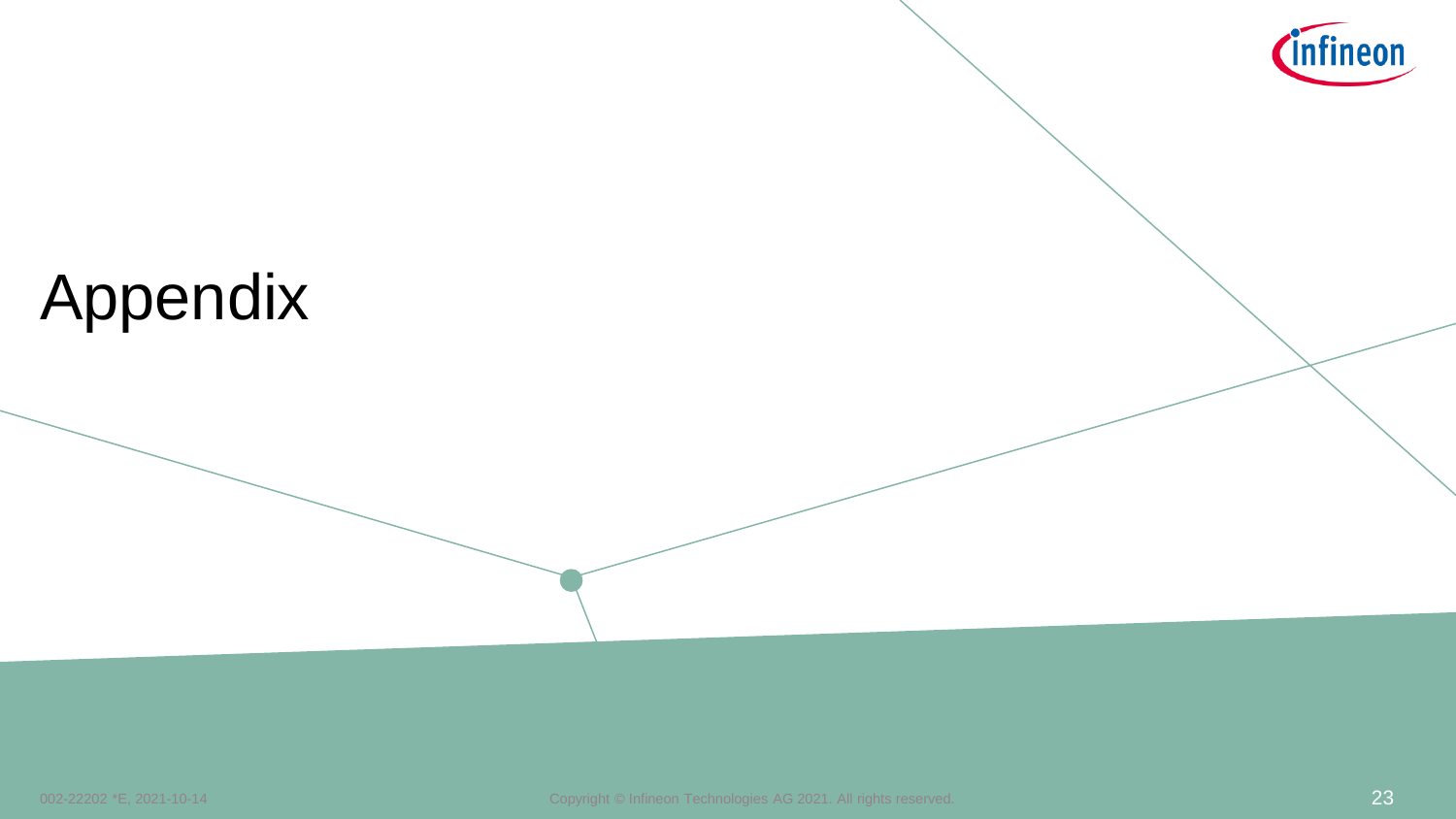#### Comparison between CYT2B, CYT3B/4B, and CYT3D/4D



| <b>Features</b>                   |                              | CYT2B                                                                                                                                         | CYT3B/4B                                                                                                                                          |                                                    |
|-----------------------------------|------------------------------|-----------------------------------------------------------------------------------------------------------------------------------------------|---------------------------------------------------------------------------------------------------------------------------------------------------|----------------------------------------------------|
|                                   | Power supply                 | $V_{DDD}$ = 2.7 V to 5.5 V (up to 300 mA)<br>$V_{DDD} = 2.7 V$ to 5.5 V<br>$V_{DDD}$ = 2.7 V to 5.5 V and $V_{CCD}$ = 1.15 V (exceeds 300 mA) |                                                                                                                                                   |                                                    |
|                                   | 5.0 V I/O power supply       | $\mathsf{V}_{\mathsf{DDIO\_1}}, \mathsf{V}_{\mathsf{DDIO\_2}}$                                                                                |                                                                                                                                                   | V <sub>DDIO_GPIO</sub> , V <sub>DDIO_SMC</sub>     |
|                                   | 3.3 V I/O power supply       | N/A                                                                                                                                           | $V_{DDIO_3}$ , $V_{DDIO_4}$                                                                                                                       | V <sub>DDIO_HSIO</sub> , V <sub>DDIO_SMIF_HV</sub> |
|                                   | 1.8 V I/O power supply       | N/A                                                                                                                                           |                                                                                                                                                   | V <sub>DDIO</sub> SMIF                             |
| Power<br>Supply and<br>Monitoring | Analog power supply          |                                                                                                                                               | V <sub>DDA_ADC</sub> , V <sub>DDA_DAC</sub> , V <sub>DDA_MIPI</sub> , V <sub>DDA_FPDx</sub> ,<br>V <sub>DDHA FPDx</sub> , V <sub>DDPLL FPDx</sub> |                                                    |
|                                   | Active/DeepSleep regulator   | Same                                                                                                                                          |                                                                                                                                                   |                                                    |
|                                   | External transistor control  | N/A                                                                                                                                           | Available                                                                                                                                         | N/A                                                |
|                                   | <b>External PMIC control</b> | N/A<br>Available                                                                                                                              |                                                                                                                                                   |                                                    |
|                                   | POR/BOD/OVD/LVD              | Same                                                                                                                                          |                                                                                                                                                   |                                                    |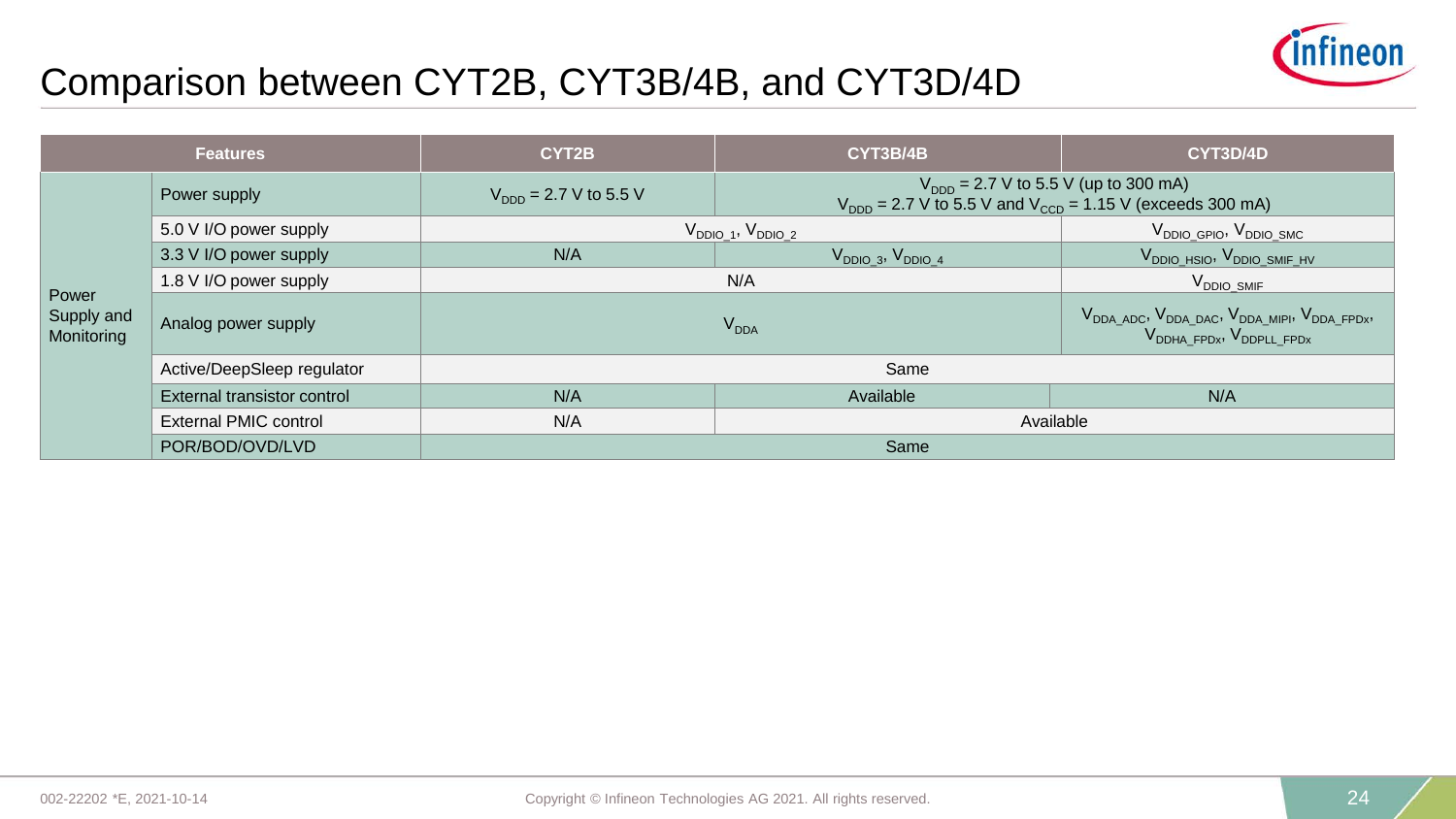

# Part of your life. Part of tomorrow.

Copyright © Infineon Technologies AG 2021. All rights reserved.